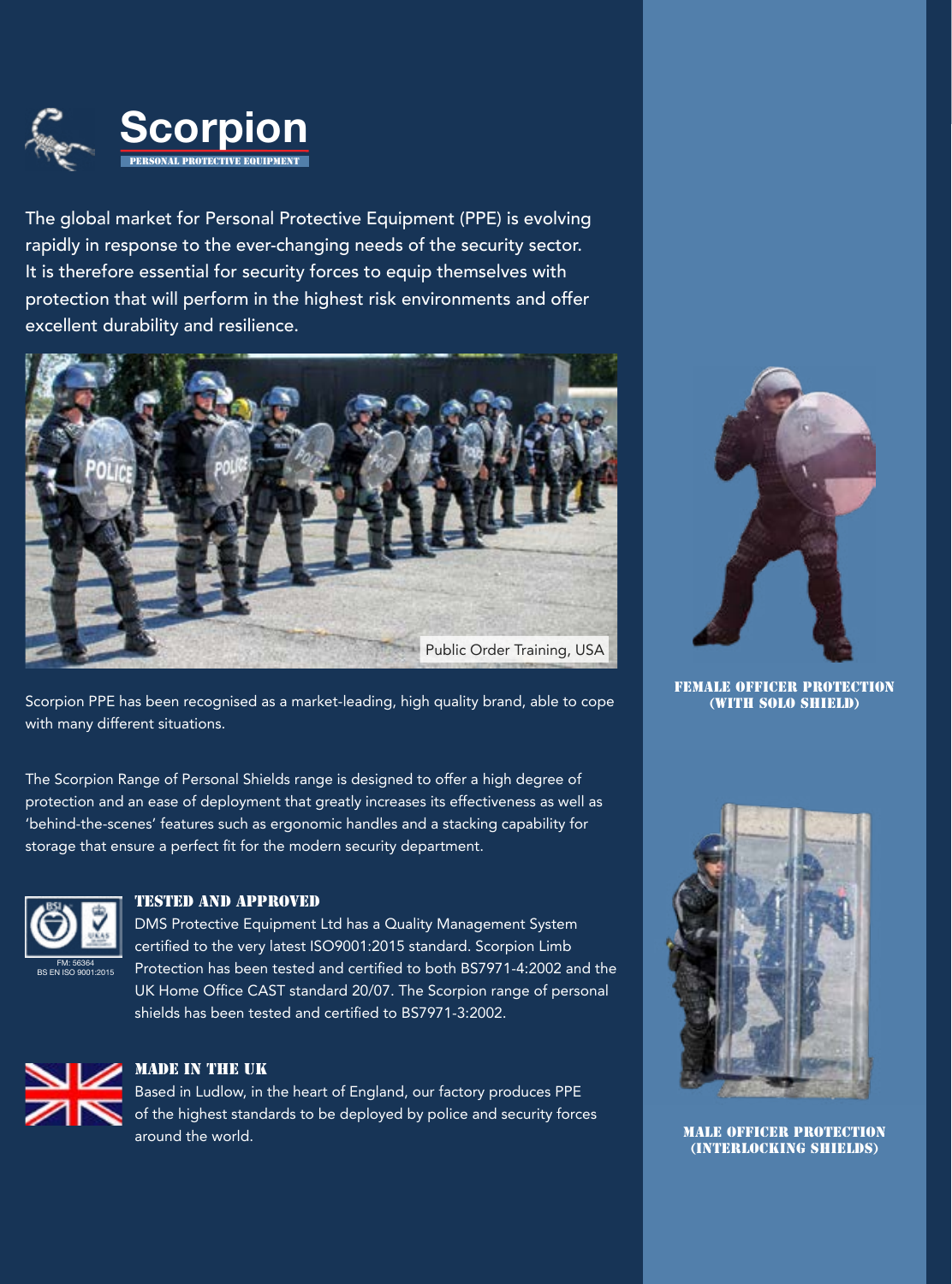



# BLUNT TRAUMA PROTECTION

With a modular design and multiple sizes to fit male and female officers, we are certain that Scorpion PPE offers the best protection for high-risk operations.

Each piece is ergonomically designed with real-life movement in mind: adjustable straps ensure a better, more stable fit and flexible molded joint areas help maximise officers' mobility.

- Modular, ergonomic design
- High quality materials for maximum protection and longer product life
- Available in up to 5 sizes (XS XL)
- Male and Female variations where necessary
- Cotton-covered straps for improved comfort
- Limb Guards certified to BS7971-4:2002 and Home Office CAST 20/07
- Manufacturing certified to ISO9001:2015





ELBOW / FOREARM



**GROIN** 



THIGH





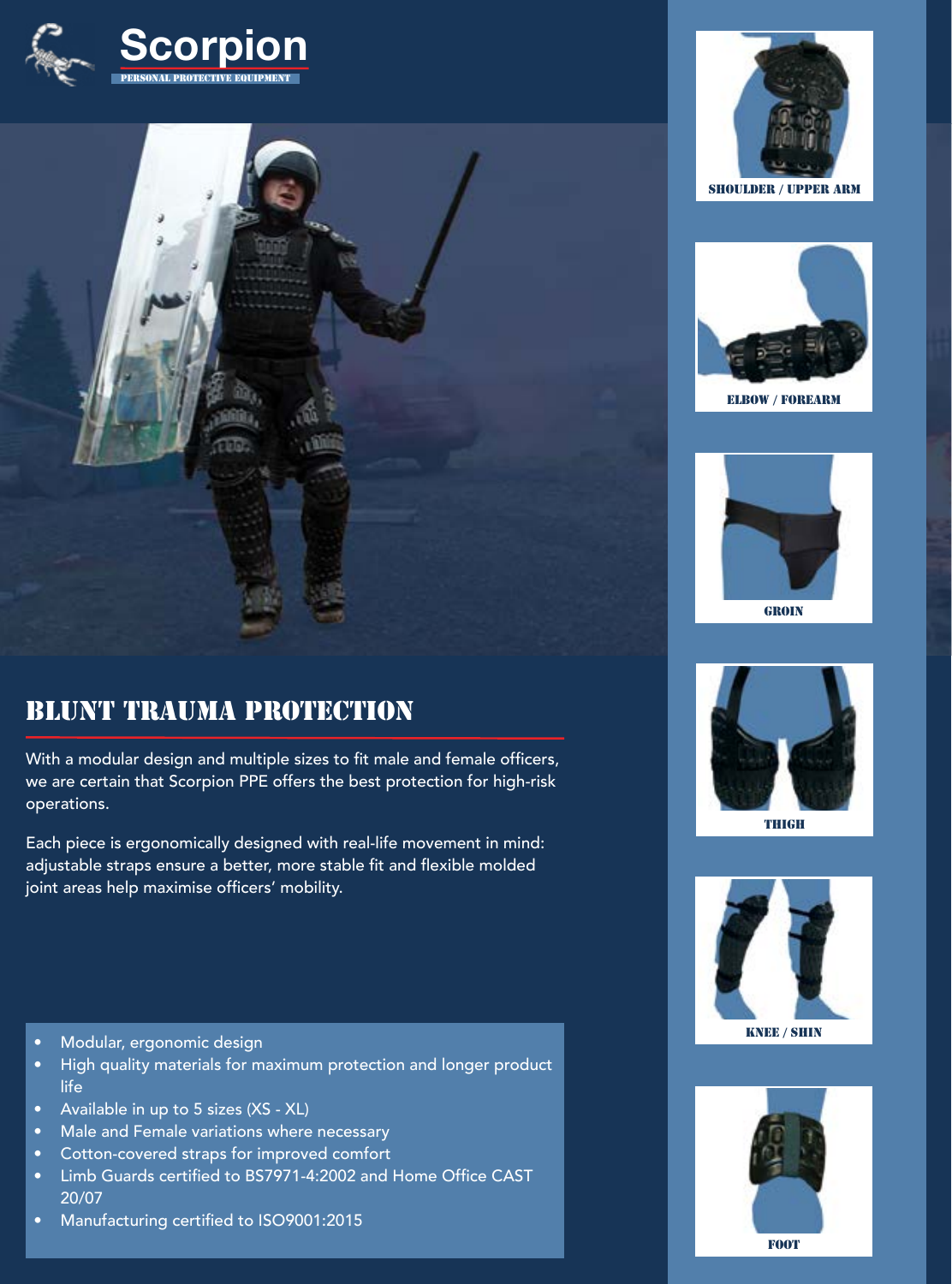



SOLO SHIELD



LONG SHIELDS

# SCORPION SHIELDS

Manufactured in the UK from high grade Polycarbonate, our personal shields offer high levels of protection against impacts, thrown objects and sharpened implements.

#### SCORPION SOLO SHIELDS

Clear polycarbonate round shields with a handle system which allows the shield to be carried and deployed on the forearm leaving one hand free for other equipment. The forearm loop also allows the shield to be retained with both hands free for handcuffing etc. An optional integrated map holder is available and a medic/dog handler version with a neck strap.

#### SCORPION INTERLOCK SHIELDS

A specially designed friction linkage system joins the shields together to form a continuous barrier, whilst still allowing easy, straight forward operation. Available in a range of lengths and handle configurations.

#### SCORPION LONG SHIELDS

1650 x 600mm clear polycarbonate shield. Wraparound design protects the lower legs against side impacts and multiple shields can be linked to from a barrier.